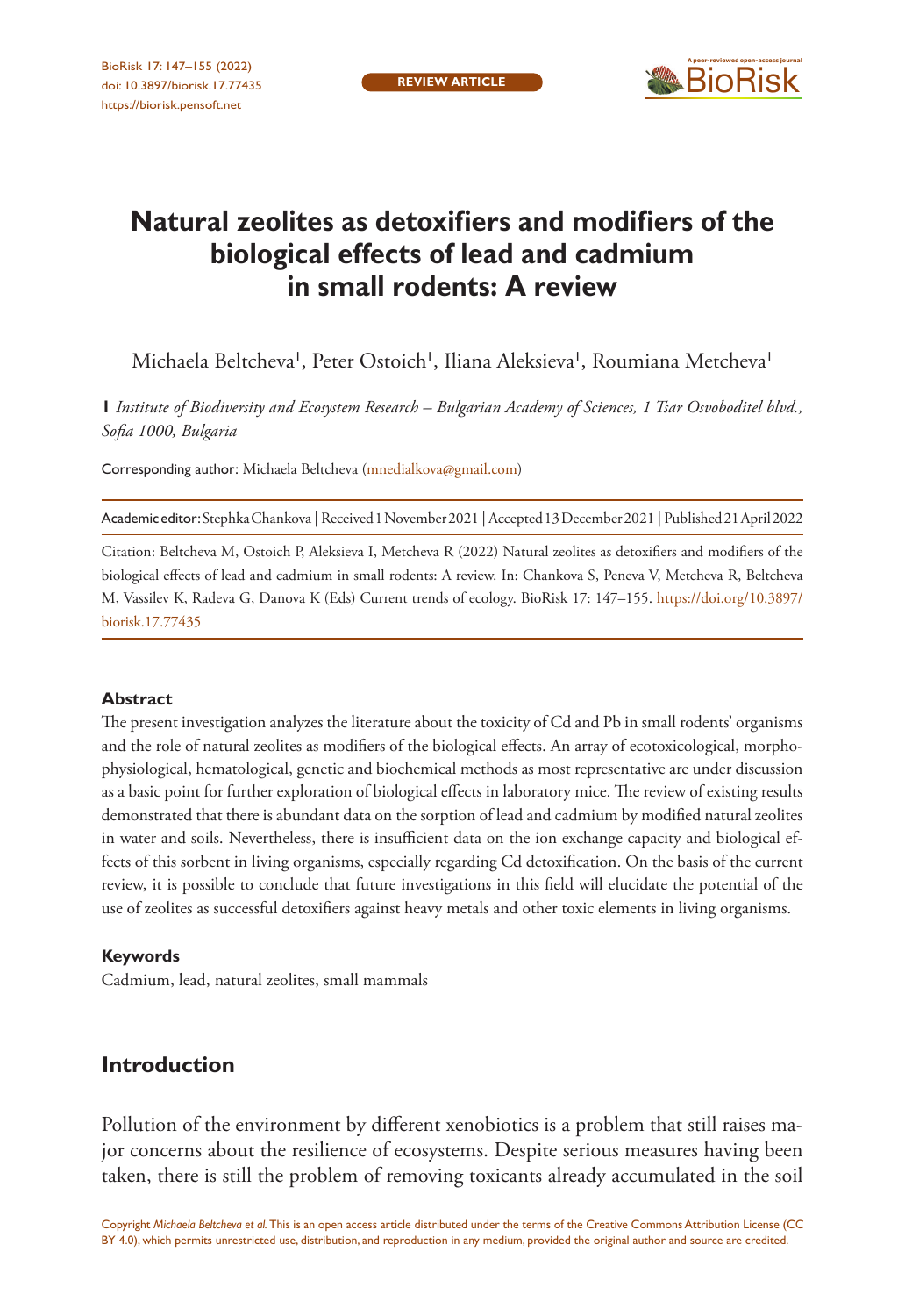and water. Their slow elimination and high rate of accumulation at higher levels of the food chains is expected to create problems in the next decades. Discovering suitable sorbents with detoxifying properties that reduce the content of heavy metals in nature will help to solve a number of problems related to the environment and the risk to public health. In recent years, natural zeolites are increasingly used in this field. There is a growing discussion of a direct positive effect of these exceptional crystalline minerals on improving the state of ecosystems and the quality of life.

## **Sorption properties of natural and modified zeolites and their application**

Natural zeolites form one of the most unique groups among minerals, some of which, for example clinoptilolite, mordenite, and chabazite, have good potential due to their high sorption capacity and the presence of deposits with huge reserves in many countries. Bulgaria is one of the first countries in the world for the presence of quality clinoptilolites (Aleksiev and Djourova 1976; Aleksiev et al. 1997). They have a specific microporous crystal structure, permeated by channels and voids, which are formed by different numbers of SiO<sub>4</sub><sup>4-</sup> and AlO<sub>4</sub><sup>5-</sup>- tetrahedral rings. Skeletal charge-compensating cations (Na<sup>+</sup>, K<sup>+</sup>, Ca<sup>2+</sup>, Mg<sup>2+</sup> and Ba<sup>2+</sup>) and coordinating water molecules are located in the channels and gaps. The structural configuration of the mineral predetermines its unique properties related to ion exchange and selective sorption (Mumpton 1999). It is possible to modify zeolite surfaces by adding specific surfactants, and thus to improve the ion exchange capacity to remove cations, anions, and different organic compounds (Apreutesei et al. 2008). This procedure is very important for enlarging the sorption capacity of these minerals.

The establishment of significant reserves of clinoptilolite in Bulgaria (Eastern Rhodopes) and their growing importance as an effective sorbent of heavy metals, determines the interest in their use as suitable detoxifiers of living organisms. Zeolitized tuffs are found in large areas in the Eastern Rhodopes and contain the largest deposits of zeolites in Bulgaria, formed during the Oligocene (Aleksiev and Djourova 1976; Jurova and Alexiev 1984; Jurova and Alexiev 1989; Djourova and Aleksiev 1990, 1995; Aleksiev et al. 1997; Raynov et al. 1997; Yanev and Ivanova 2010) (Fig. 1).

The study on zeolites' properties began in the  $18<sup>th</sup>$  century, but they remained a curiosity for scientists and collectors until the middle of the past century, when their unique physicochemical features attracted the attention of many researchers. The absorption capacity of natural zeolites was first developed by Ames (1967) and Mercer et al. (1970), who demonstrated the effectiveness of clinoptilolite for extracting from municipal and agricultural waste streams and when materials with enhanced sorption capacity were necessary for nuclear waste management. In the past 60 years there has been an extraordinary development in zeolite science. Many investigations have been published on these promising silicate minerals, but none has been devoted specifically to natural zeolites, even though this theme may be of interest not only to earth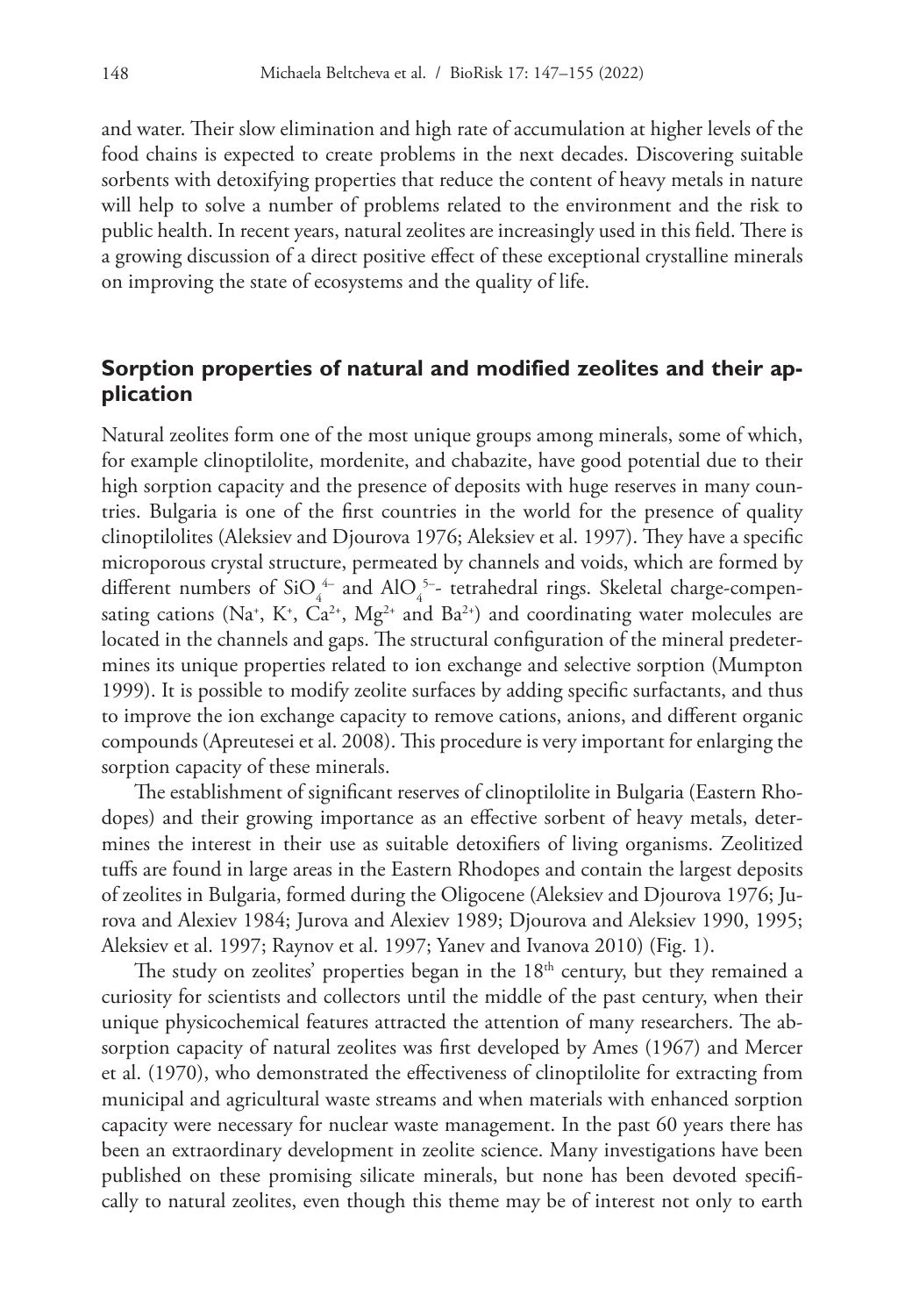

**Figure 1.** The largest deposits of zeolites in Bulgaria (Eastern Rhodopes).

scientists, but also to chemists and biologists, as the information obtained from natural samples complete and integrate the characterization of many zeolites.

Other areas of applications of natural zeolites are the purification of waters and the industrial and urban wastewaters (Boulinguez 2005). Natural zeolites were mainly investigated and applied as sorbents for ammonium ions from urban pollution, as well as for heavy metals (Pitcher et al. 2004) and dyes from industrial wastewaters. The removal of nutrient species (e.g.  $NH_4^*$ ,  $H_2PO_4^2/HPO_4$ ), quantitative precipitation and recovery in slow-release fertilizer was also reported in the literature (Filippidis et al. 2008).

Nowadays natural zeolites have wide applications to limit the consequences of pollution and for purifying Cs- and Sr-isotopes from the nuclear industry and eventual accidents (Borai et al. 2009). Very effective zeolite pills have been prepared for humans to counteract Chernobyl fallout in Bulgaria (Filizova 1993), as well as for the workers in the nuclear power plant. The mechanism of action of zeolite is that the ion exchanges of <sup>137</sup>Cs and <sup>90</sup>Sr are carried out in the gastrointestinal tract and is eliminated by the excrements, thus minimizing assimilation into the blood system. The removal of heavy metals (e.g. Fe, Pb, Cd, Zn) from acidic mine drainage is another field of potential environmental applications of natural zeolitic materials (Xu et al. 2010).

Moreover, natural zeolites are used in agriculture to increase soil fertility through their useful adsorption and sorption, and cation-substituting catalytic properties. The most effective of the natural zeolites, is clinoptilolite. A lot of tests have been performed on rocks containing clinoptilolite on different types of soils, in different climatic conditions and geographical regions, in clear form or modified with mineral and organic fertilizers. The action of rocks containing clinoptilolite is diverse and affects both the characteristics of the soil and the growth, development and productivity of plants, as well as the quality of production. The use of clinoptilolite as a principal ingredient of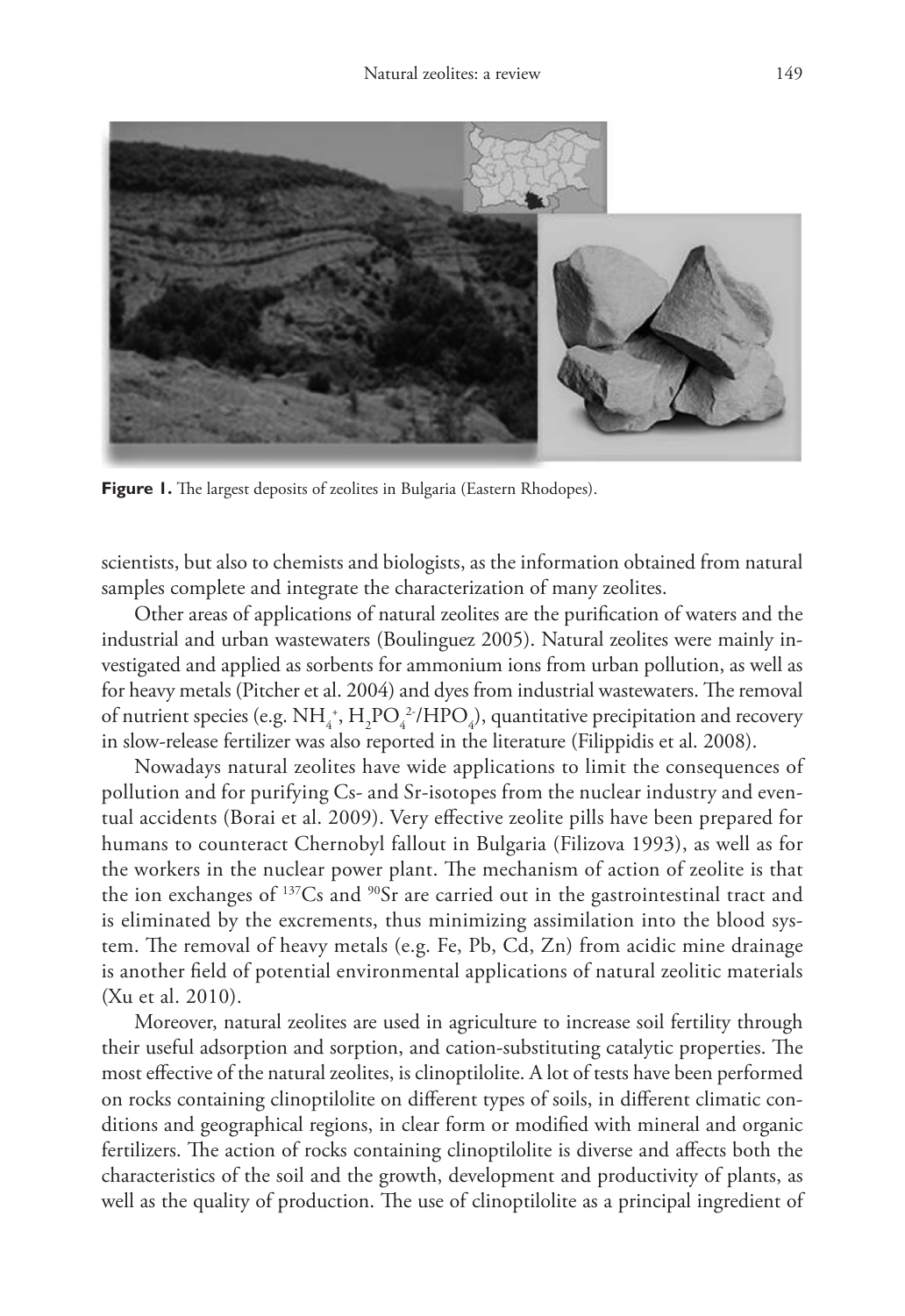artificial soil was developed in Bulgaria in the late 1970s. A nutrient-treated substrate used for growing crops and the rooting of saplings in greenhouses produced greater development of root systems and larger yields of vegetables and fruits (Petrov et al. 1982).

## **Detoxification properties of natural zeolites and biological response of the organism**

The use of natural clinoptilolites for animal nutrition began in Japan in the middle of the past century. Tests were initially made in Japan offering zeolite as a food additive to swine and poultry, and later to other animals. The experiments were successful. Researchers obtained good or excellent results with significant increases in productivity (Torii 1974, 1978; Mumpton 1978). Using clinoptilolite as a food additive could increase not only the animal production. Pigs fed with clinoptilolite gain significant weight and are more resistant to disease than pigs fed on a normal diet. Crucially they show regular digestion, increase in appetite, and the meat content increases due to the absence of needless fat (Veldman and Vanderaar 1997).

More of the biological applications of zeolites include ammonium removal from wastewaters and animal manure (Bernal and Lopez-Real 1993) air filtration, deodorants (Miner 1980) and soil fertilization (Mumpton 1999).

Clinoptilolite has incredible healing properties and has the power as mentioned above to remove from the body all kinds of toxins and poisonous substances, including radioactive particles, locking them in itself, so they can no longer be released.

Zeolite addition to cattle's fodder improves the caloric intake, digestion, appetite and the animal's body mass. Using clinoptilolite as a food additive to the diet of pigs and poultry also improves their body weight and leads to gains in the feed conversion ratios. Clinoptilolite binds some mycotoxins, absorbing toxins dangerous to animals' health. It also is useful for controlling toxins in animal food. This way the mineral decreases the mortality from digestive stress and alleviates the antibiotic needs. It is also able to absorb toxins produced by molds and microscopic parasites and thus improve the absorption of food by animals (Cooney et al. 1999).

One of the important questions is whether zeolites are able to adsorb vitamins and microelements which can potentially disturb physiological balance in organisms. By the way, Tomasevic-Canovic et al. (2000) found that amino acids and fat-soluble vitamins such as A, D and E do not get absorbed by clinoptilolite. Nevertheless, natural zeolites have some low affinity for binding vitamin B6 in vitro. This process closely depends on the crystalline and mineralogical structure of the zeolites. Investigations have demonstrated that, compared to all minerals with similar crystalline structure and functions, clinoptololite associates least with them.

Martin-Kleiner et al. (2001) report the effects of the natural clinoptilolite on hematopoiesis, serum electrolytes and other essential biochemical indicators of kidney and liver function in mice. The authors found a small increase in potassium levels in mice reared on a zeolite-rich diet but without any other changes in serum chemistry. Erythrocyte, hemoglobin and thrombocyte levels in peripheral blood were not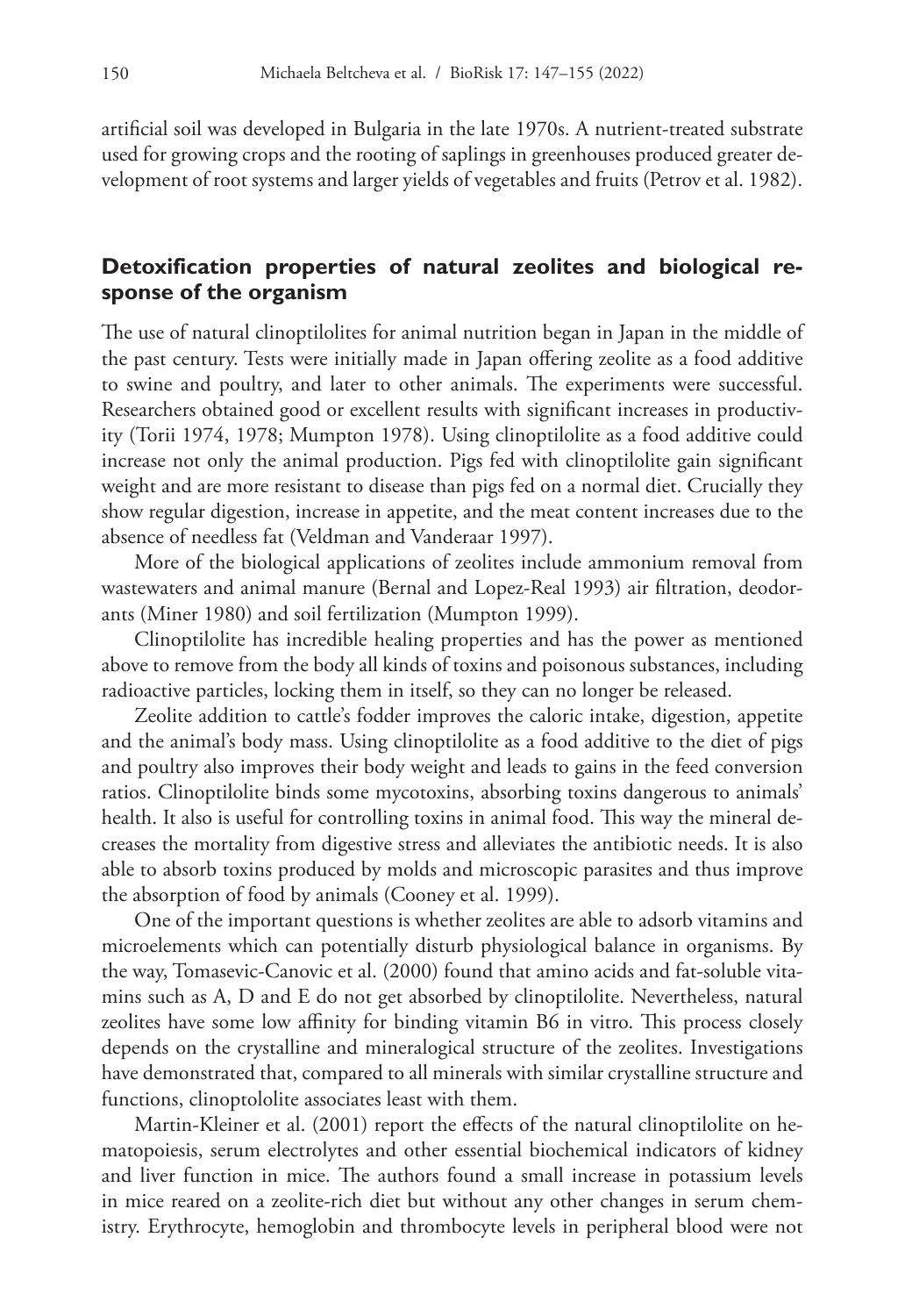affected. There are studies that demonstrated that a natural clinoptilolite maintained the good condition of the mouse organism and prevented negative effects from the iron overload. When zeolites are given with iron in the form of intraperitoneal injections, mice showed near normal histology in comparison to mice injected with iron only. Such a pilot study examined potential possibilities to current treatments, and the results show positives in using zeolites in iron excess conditions (Fan et al. 2018).

Zeolite use in ecotoxicology and medicine is relatively recent, but its application in these areas has reached significant importance in the last few decades. Antioxidant and immunostimulatory properties of natural zeolites have been reported in different tumor types, and prove that zeolite acts as a serious immune system modulator (Pavelic et al. 2001, 2002). Montinaro at al. (2013) investigates the antioxidant properties of natural zeolites against oxidative stress, which is one of the main causes leading to the aging and degeneration process. The authors suggest zeolites as a novel potential adjuvant in counteracting oxidative stress and plaque accumulation in the context of neurodegenerative diseases.

Zeolite application as a food supplement in animal feeding is based on effects as a drug or detoxifier. These effects have been demonstrated in preliminary longtime investigations and critical assessments of its toxicological effects. Many studies demonstrate that zeolite, especially clinoptilolite addition in the feeding process, even for several months, showed no evidence of negative reactions or any pathological changes of animals' biochemical and hematological profiles. Topashka-Antcheva et al. (2012) tested the modified natural clinoptilolite KLS-10-MA to establish the  $LD_{so}$  of the used sorbent. The results show that all test group animals survived successfully up to the end of the experiment, with significant increases in body weight compared to the control group, and demonstrated a good activity and physiological condition. No symptoms of increased toxicity were recorded during the experiment. Any pharmacological effects were not established. Also, unusual behavior was not observed. The results on the toxicity of natural modified and nonmodified zeolites, and especially clinoptilolites, on the basis of their ion exchange capacity, have allowed research groups to investigate the detoxification possibilities of the mineral on animals and humans. Studies have been conducted in contaminated areas to eliminate some of the accumulated Pb in the body of hyperactive children. Clinoptilolite nanoparticles in the form of injection were applied. The idea was to minimize the effect of the lead on their central nervous system. It is important to note that these treatments have not been clinically approved yet (Delavarian et al. 2013). It was established that consumption of alcohol in parallel with clinoptilolite decreased the ethanol level in the blood in drinkers (Federico et al. 2015). Microencapsulated urease-zeolite sorbent was also investigated. The aim was to remove the urea from the organism during uremia (Cattaneo and Chang 1991). The established kinetic curves clearly showed the selective adsorption of zeolite for lead ions, as well as a significant removal of cadmium not only from wastewaters and soil but from the animal organism (Malion et al. 1992; Beltcheva et al. 2012).

On the basis of everything mentioned above, Beltcheva et al. (2012) and Topashka-Antcheva et al. (2012) provided a series of long term ecotoxicological experiments to test the levels of clinoptololite sorption capacity against Pb cations in the animal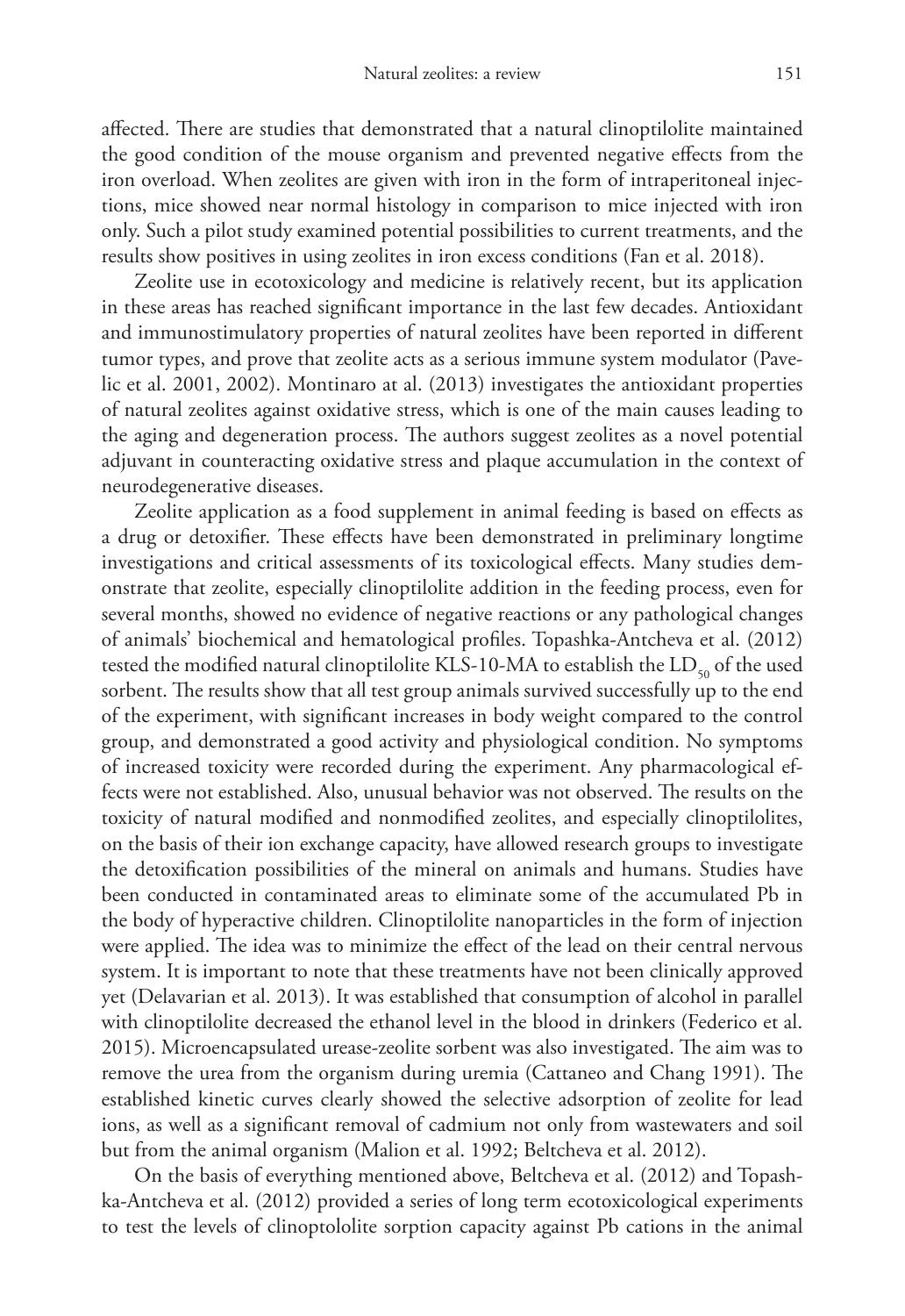organism. Laboratory white mice were used in 90-day variant experiments. Animals were divided into four experimental settings: with and without zeolite supplement as food additive, and with and without lead supplementation. The results showed that the sorbent reduced Pb concentrations in the body and different tissues and organs as follows – 84% in carcass, 89% in liver, 91% in kidneys, 77% in bones and the adsorbed quantity of Pb was excreted via the feces. A mathematical model for the bioaccumulation of lead in bones has been developed and the trends in animals fed with and without zeolite in the diet are presented. The absorption coefficient of Pb from the gastrointestinal mucosa was derived and a difference of about 4.5 times was found. In mice with zeolite, it is  $\eta$ 03.53% and in those without additives –  $\eta$ 015%. The biological response of the organism was analyzed at the organ, tissue, cellular and subcellular levels. Changes in chromosome structure, mitotic index, erythrocyte shape and positive changes in animal body mass were recorded. The main results show that in animals fed with Pb and clinoptilolite as food additive, 2.3 times lower frequency of chromosomal aberrations, 2.5 times higher mitotic index and 1.5 times higher percentage of normal erythrocytes were observed, as well as 1.3 times increase in body weight compared to those exposed to Pb intoxication, but without the addition of a mineral sorbent.

It is well known that in regions with industries that seriously contaminate the environment with lead, high levels of cadmium in the environment are also reported. A future investigation aims to demonstrate that zeolite modifications in the direction of inset additional active sites of the inner mineral surface and adequate activation of the clinoptilolite sorbent will increase its sorption capacity compared to the natural material. This would increase the detoxification potential and reduce Cd and combinated Cd+Pb-induced oxidative stress and overall toxicity at the cellular and organism level.

#### **Future prospects**

The results of such types of investigations will have a significant theoretical contribution towards expanding our understanding of the ability of clinoptilolites to reduce the harmful biological effects of certain heavy metals, which are environmental pollutants. In the long run, such products may be used as low-cost detoxifiers in areas with a high level of anthropogenic pressure and contribute to solving important problems related to the environment, quality of life and health risk not only in nature but also in the human population.

#### **Acknowledgements**

This work was supported by the National Science Fund of the Republic of Bulgaria under project KII-06-H44/3 "Crystal-chemical and structural characteristics of modified natural clinoptilolite and correlation between its sorption properties, ion exchange capacity for heavy metals and biological response *in vivo* and in *vitro*".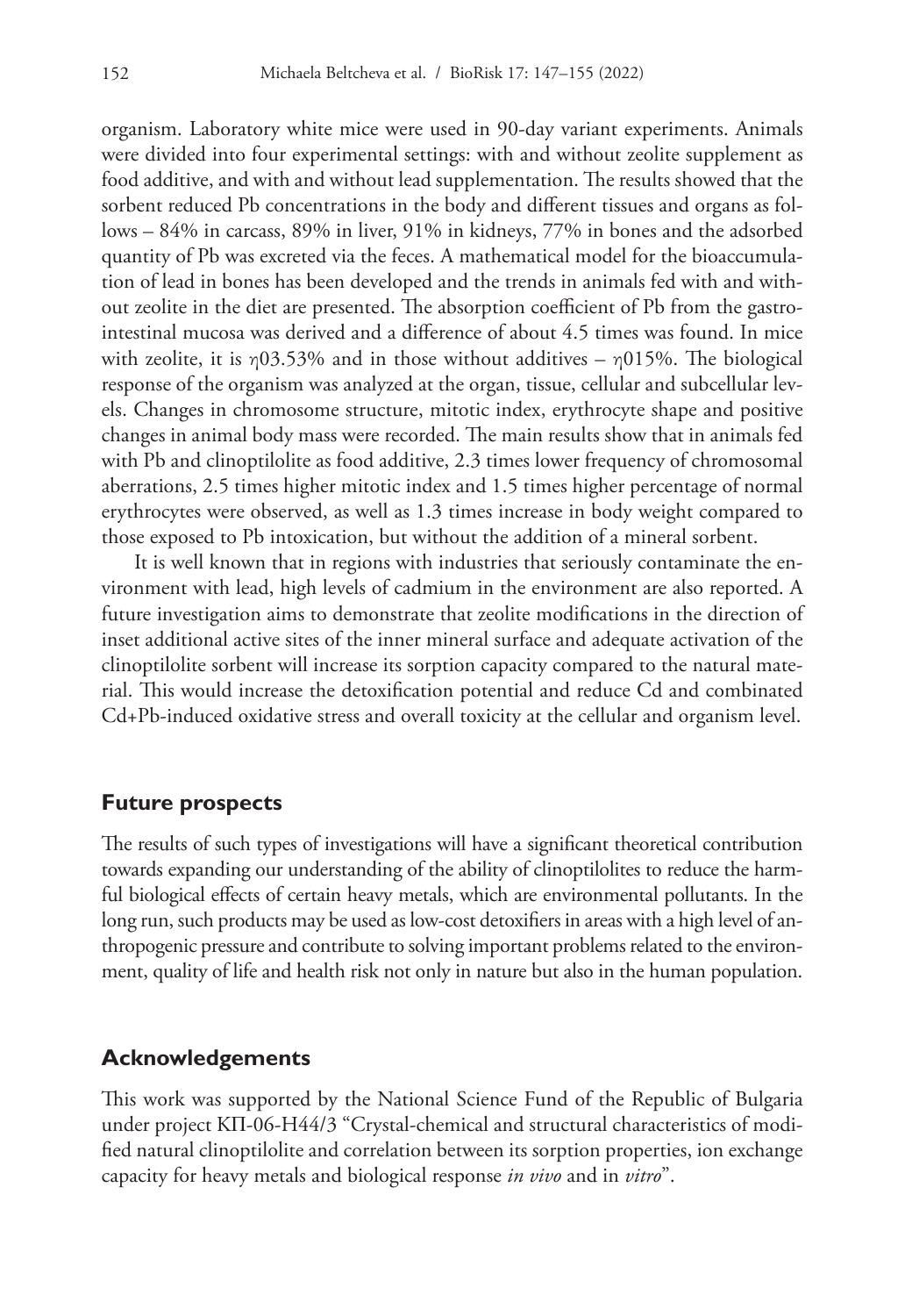### **References**

- Aleksiev B, Djourova E (1976) Mordenite zeolitites from the Northeastern Rhodopes. Dokladi na Bulgarskata Akademiâ na Naukite 29: 865–867.
- Aleksiev B, Djourova E, Milakovska-Vergilova Z (1997) Geology of the Oligocene zeolitic rocks in NE Rhodopes, Bulgaria: a review and new data. In: Kirov G, Filizova L, Petrov O (Eds) Natural Zeolites, Sofia'95, Pensoft, Sofia-Moscow, 249–262.
- Ames Jr LL (1967) Proceedings of the 13<sup>th</sup> Pacific Northwest Industrial Waste Conference. Washington State Univ., Pullman WA, 135–152.
- Apreutesei RE, Catrinescu C, Teodosiu C (2008) Surfactant-modified natural zeolites for environmental applications in water purification. Journal of Environmental Economics and Management 7: 149–161. <https://doi.org/10.30638/eemj.2008.025>
- Beltcheva M, Metcheva R, Popov N, Teodorova SE, Heredia-Rojas J, Rodríguez-de la Fuente AO, Rodríguez-Flores LE, Topashka-Ancheva M (2012) Modified natural clinoptilolite detoxifies small mammal's organism loaded with lead I. Lead disposition and kinetic model for lead bioaccumulation. Biological Trace Element Research 147(1–3): 180–188. [https://](https://doi.org/10.1007/s12011-011-9278-4) [doi.org/10.1007/s12011-011-9278-4](https://doi.org/10.1007/s12011-011-9278-4)
- Bernal MP, Lopez-Real JM (1993) Natural zeolites and sepiolite as ammonium and ammonia adsorbent materials. Bioresearch Technology 43(1): 27–33. [https://doi.org/10.1016/0960-](https://doi.org/10.1016/0960-8524(93)90078-P) [8524\(93\)90078-P](https://doi.org/10.1016/0960-8524(93)90078-P)
- Borai EH, Harjula R, Malinen L, Paajanen A (2009) Efficient removal of cesium from low-level radioactive liquid waste using natural and impregnated zeolite minerals. Journal of Hazardous Materials 172(1): 416–422. <https://doi.org/10.1016/j.jhazmat.2009.07.033>
- Boulinguez B (2005) Ammonium removal in drinking water using natural zeolite. Ecole National de la Chimie de Rennes. Proj. No. 11.1577.700/30.6419.080, 14 pp.
- Cattaneo MV, Chang TM (1991) The potential of a microencapsulated urease-zeolite oral sorbent for the removal of urea in uremia. ASAIO Transactions (37): 80–87.
- Cooney EL, Booker NA, Shallicross DC, Stevens GW (1999) Ammonia Removal from Wastewaters Using Natural Australian Zeolite. II. Pilot-Scale Study Using Continuous Packed Column Process. Separation Science and Technology 34(14): 2741–2760. [https://doi.](https://doi.org/10.1081/SS-100100802) [org/10.1081/SS-100100802](https://doi.org/10.1081/SS-100100802)
- Delavarian M, Hassanvand A, Gharibzadeh S (2013) Increasing performance in children with ADHD by trapping lead with a nano-zeolite. The Journal of Neuropsychiatry and Clinical Neurosciences 25(1): e23.<https://doi.org/10.1176/appi.neuropsych.12010014>
- Djourova E, Aleksiev B (1990) Zeolitic rocks related to the  $2<sup>nd</sup>$  acid Paleogene Volcanism to the east of the town of Kardjali. Geologica Rhodopica. 2nd Hellenic-Bulgarian Symposium. Aristotle University, Thessaloniki, 279–489.
- Djourova E, Aleksiev B (1995) Zeolitic rocks in the Northeastern Rhodopes. Sofia Zeolite Meeting'95 International Symposium, 20–30.
- Fan X, McLaughlin C, Ravasini J, Anthony M (2018) Zeolite protects mice from iron-induced damage in a mouse model trial. FEBS Open Bio. [https://doi.org/10.1002/2211-](https://doi.org/10.1002/2211-5463.12477) [5463.12477](https://doi.org/10.1002/2211-5463.12477)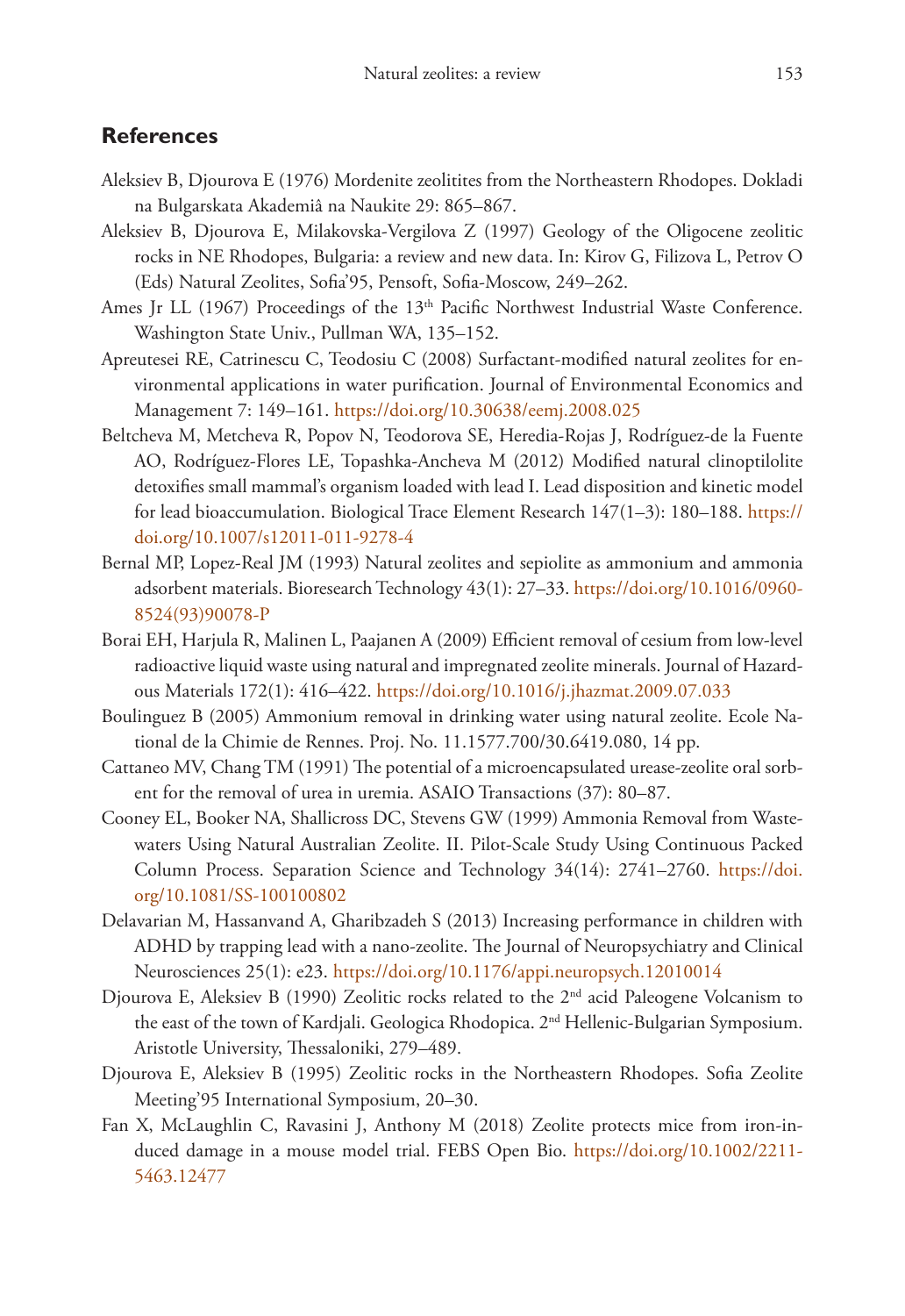- Federico A, Dallio M, Gravina AG, Iannotta C, Romano M, Rossetti G, Somalvico F, Tuccillo C, Loguercio C (2015) A pilot study on the ability of clinoptilolite to absorb ethanol *in vivo* in healthy drinkers: Effect of gender. Journal of Physiology and Pharmacology 2(66): 441–447.
- Filippidis A, Apostolidis N, Filippidis S, Paragios I (2008) Purification of industrial and urban wastewaters, production of odorless and cohesive zeolite-sewage sludge, using Hellenic natural zeolite. Proceedings of the 2nd International Conference on Small and Decentralized Water and Wastewater Treatment Plants. Skiathos, 403–408.
- Filizova L (1993) Program and Abstracts: Zeolite '93: 4<sup>th</sup> International Conference on the Occurrence, Properties, and Utilization of Natural Zeolites, Boise, Idaho. abstr., 88–90.
- Gottardi G, Galli E (1985) Natural Zeolites. Minerals and Rocks (18): 412–418. [https://doi.](https://doi.org/10.1007/978-3-642-46518-5) [org/10.1007/978-3-642-46518-5](https://doi.org/10.1007/978-3-642-46518-5)
- Heard M, Chamberlain A, Sherlock JC (1983) Uptake of lead by humans and effect of minerals and food. The Science of the Total Environment 30(1): 245–253. [https://doi.](https://doi.org/10.1016/0048-9697(83)90016-5) [org/10.1016/0048-9697\(83\)90016-5](https://doi.org/10.1016/0048-9697(83)90016-5)
- Hunt V, Radford E, Segall A (1963) Comparison of concentrations of alpha-emitting elements in teeth and bones. International Journal of Radiation Biology and Related Studies in Physics, Chemistry, and Medicine 7(7): 277–287.<https://doi.org/10.1080/09553006314551191>
- Malion E, Malamis M, Sakellarides PO (1992) Lead and Cadmium Removal by Ion Exchange. Water Science and Technology 25(1): 133–138.<https://doi.org/10.2166/wst.1992.0020>
- Martin-Kleiner I, Flegar-Meštrić Z, Zadro R, Breljak D, Stanović Janda S, Stojković R, Boranić M (2001) The effect of the zeolite clinoptilolite on serum chemistry and hematopoiesis in mice. Food and Chemical Toxicology 39(7): 717–727. [https://doi.org/10.1016/S0278-](https://doi.org/10.1016/S0278-6915(01)00004-7) [6915\(01\)00004-7](https://doi.org/10.1016/S0278-6915(01)00004-7)
- Mercer BW, Ames Jr LL, Touhill CJ, Van Slyke WJ, Dean RB (1970) Ammonia Removal from Secondary Effluents by Selective Ion Exchange. Journal – Water Pollution Control Federation 42: 95–107.
- Miner JR (1980) Odor control The challenge to livestock producers. Agricultural Engineering (61): 22–24.
- Montinaro M, Uberti D, Maccarinelli G, Bonini SA, Ferrari-Toninelli G, Memo M (2013) Dietary zeolite supplementation reduces oxidative damage and plaque generation in the brain of an Alzheimer's disease mouse model. Life Sciences 92(17–19): 903–910. [https://](https://doi.org/10.1016/j.lfs.2013.03.008) [doi.org/10.1016/j.lfs.2013.03.008](https://doi.org/10.1016/j.lfs.2013.03.008)
- Mumpton FA (1978) Natural zeolites: A new industrial mineral commodity. In: Sand LB, Mumpton FA (Eds) Natural Zeolites: Occurrence, Properties, Use. Pergamon Press, Elmsford, 327 pp.
- Mumpton FA (1999) La roca magica: Uses of natural zeolites in agriculture and industry. Proceedings of the National Academy of Sciences of the United States of America 96(7): 3463–3470.<https://doi.org/10.1073/pnas.96.7.3463>
- Pavelic K, Hadzija M, Bedrica L, Pavelic J, Dikic I, Katic M (2001) Natural zeolite clinoptilolite: New adjuvant in anticancer therapy. Journal of Molecular Medicine 78(12): 708–720. <https://doi.org/10.1007/s001090000176>